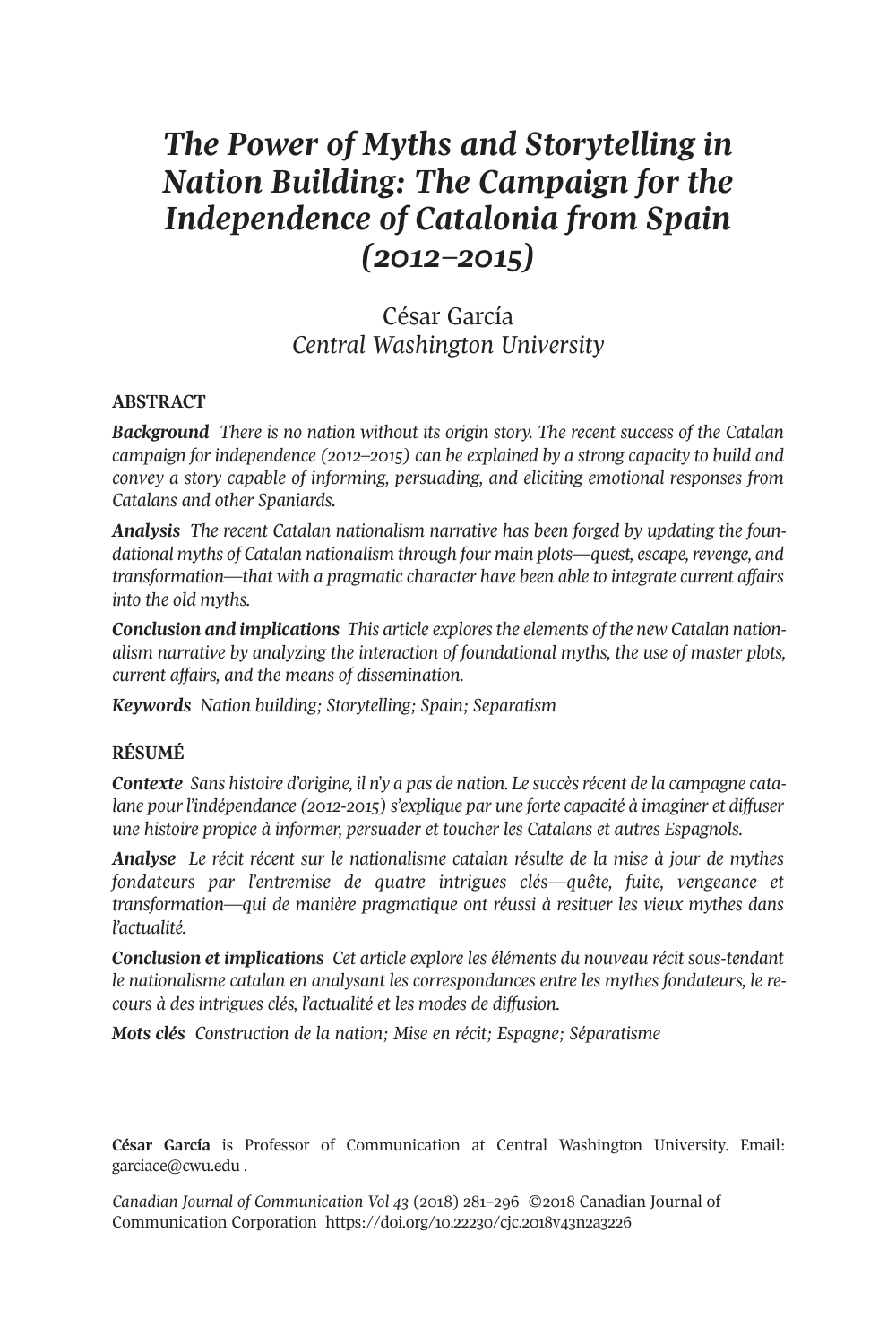I know who I am, and I know too what I am capable of being.

—Don Quixote in *Don Quixote*, 1516

# **Introduction**

The results ofthe last Catalan regional elections, held on September 27, 2015, confirmed that almost half of the Catalan population supports independence for the region from Spain ("Elecciones catalanas 2015," 2016). Although these elections were not per se a referendum for independence, the two main Catalan pro-independence parties built a coalition with the objective of independence as the main point of their programs, and the elections took the shape of a plebiscite. The pro-independence block was defeated, but not by much, as it collected more than 47 percent of the votes. In 2012, the support for independence in Catalonia was at less than 25 percent, and in 2006 it was only 13.9 percent ("Elecciones catalanas 2015," 2016).

So what changed? Different decisive factors explain the strength of Catalan separatism, including an economic crisis (Catalan unemployment was 23.8 percent in the fourth quarter of 2012 [Idescat, 2012]) and the limitations placed on the third statute of autonomy by the Spanish Constitutional Court in 2010. It is questionable, however, whether these factors alone are enough explain the rise of Catalan support for independence from 13 percent in 2005 to 48.5 percent in 2013, orthe increase of16 percent in independence supporters in a single year, from 2011 to 2012 (Centre d'Estudis d'Opinió [CEO], 2015).

There is some evidence that massive organized street protests, particularly the September 11 Diada demonstration of 2012, were a key method of successful strategic communication to pull together supporters for the independence of Catalonia (García, 2016). Between June and November 2012, supportforindependence wentfrom 34 percent (CEO, 2012a) to 44.3 percent (CEO, 2012b). As Table 1 suggests, the increase in support for an independent Catalan state grew 50 percent right after the Diada demonstration of 2012, after a decade of relative stability. Whether the demonstration was a cause or an effect of this support is unclear.

|                      | 2005 | 2006 | 2007 | 2008 | 2009 | 2010 | 2111 | 2012 | 2013 | 2014 | 2015 |
|----------------------|------|------|------|------|------|------|------|------|------|------|------|
| Independent state    | 13.6 | 14.9 | 16.9 | 18.4 | 19.0 | 24.3 | 28.2 | 44.3 | 48.5 | 45.3 | 37.6 |
| <b>Federal state</b> | 31.3 | 34.1 | 34.0 | 33.7 | 32.2 | 31.0 | 30.3 | 25.5 | 21.3 | 22.2 | 22.2 |
| Autonomous community | 40.8 | 37.3 | 37.3 | 36.8 | 36.8 | 33.3 | 30.4 | 19.1 | 18.6 | 23.4 | 29.7 |
| Region               | 7.0  | 6.9  | 5.5  | 5.38 | 6.2  | 5.4  | 5.7  | 4.0  | 5.4  | 1.8  | 4.5  |
| Does not know        | 6.2  | 6.1  | 5.4  | 5.1  | 4.2  | 4.9  | 3.9  | 4.9  | 4.9  | 6.5  | 4.9  |
| No answer            | 1.1  | 0.7  | 0.9  | 0.7  | 1.6  | 1.1  | 1.5  | 2.2  | 1.3  | 0.9  | 1.1  |
| Total                | 100  | 100  | 100  | 100  | 100  | 100  | 100  | 100  | 100  | 100  | 100  |

**Table 1: Evolution of Catalan independentism, 2005–2015 (%)**

*Source:* Centre d'Estudis d'Opinió (2015)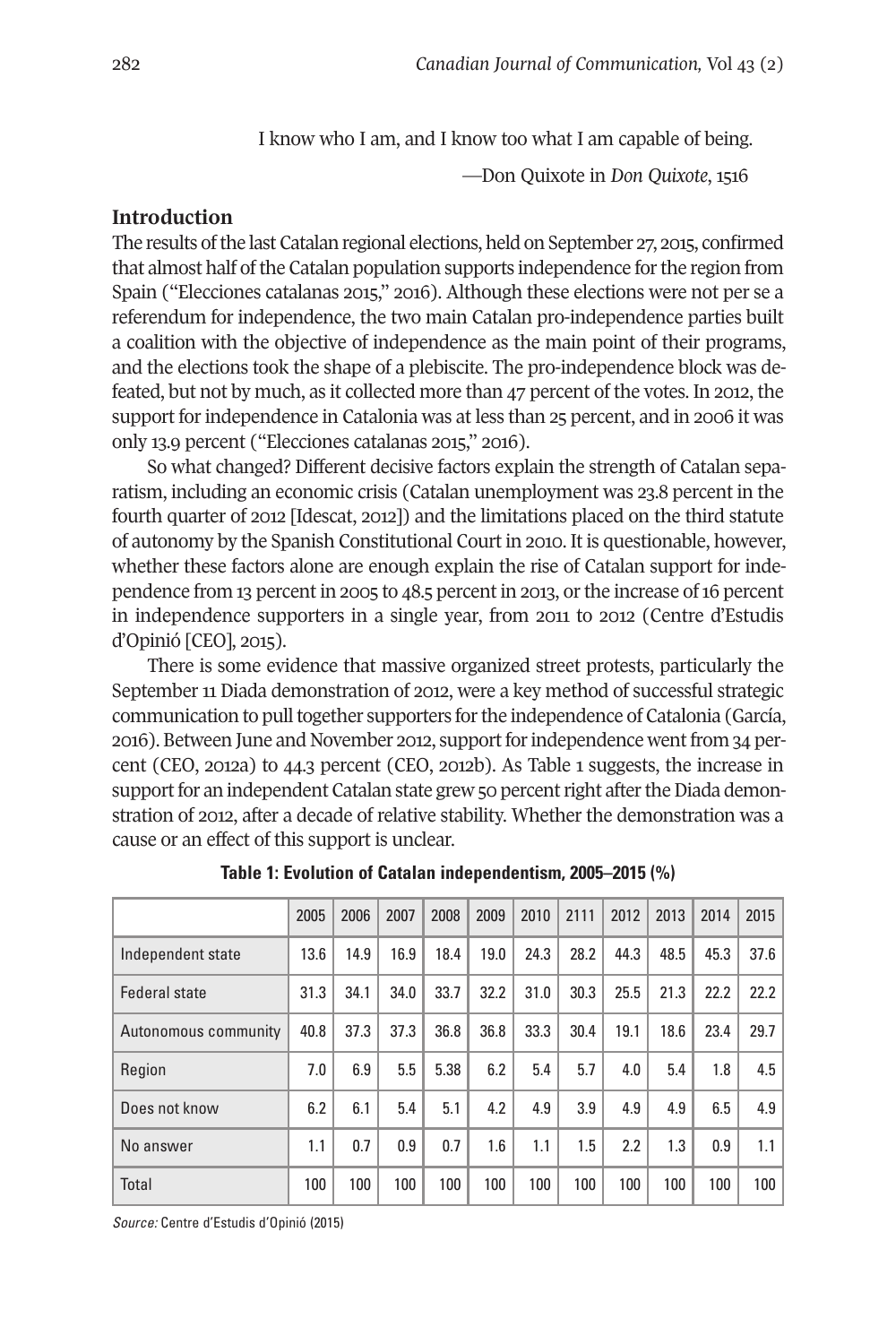There is agreement among analysts, both pro independence and not, that the consolidation of Catalan secessionism has an additional component that helps to explain its recent durability and the success of the Diada demonstration themselves. This is the construction by Catalan secessionist opinion leaders of a powerful story that has penetrated large segments ofthe Catalan population that were never previously a part of this movement. The story, although containing a number of plots, can be summarized by the slogan "Spain robs us." In the analysis of Santos Juliá (2015), it has required "intense support from Catalan public institutions such as the department of culture, televisions, radio stations, publishers, museums, foundations, platforms, associations and assemblies" (para. 6; my translation).

Josep Borrell, a former president of the European Parliament and a Catalan himself, highlighted the three elements that made the "Spain robs us" slogan successful:

It is credible, because Catalonia pays more than it receives from the Spanish state as well as other rich Spanish regions; it has been repeated every day as a 'thin rain' by the local politicians using the public and regional media; and it is nice to hear, if I tell you you pay too much in taxes, you are probably going to listen to me. (Redondo & Martín, 2015; my translation)

# **Peculiarities of the Catalan case**

Anumber of factors differentiate the case of Catalonia from other nation-building processes. First, because it is not a state, Catalonia does not have a national unity in the political sense of the term. Second, the regional government's strategic communication efforts to forge a community ofreference must still compete with the communication apparatus of the official nation-state, Spain, which works to maintain a collective national identity (Morris, 2008). An additional factor is that in Catalonia, as in the Basque Country, for example, there is a non-nationalist sectorthat opposes nationalist efforts (Fusi, 2006). This situation leads the regional government to use persistently one-way strategic communication efforts, emphasizing the identification features of that community in opposition to the legal nation, Spain. Mass communication tends to be persuasive in order to highlight similarities between people from the *països catalans* (Catalan countries)—e.g., French and Spanish Catalans, and people from Valencia and the Balearic Islands, populations considered by Catalan nationalists to form part of the Catalan countries—as well as to highlight differences from other members of the current nation-state (i.e., other Spaniards).

This article explores and analyzes the importance of storytelling for nation-building purposes. The article is divided into three parts. First, it provides a brief overview of storytelling, its connection with public relations, and the use of myths and stories to forge national mythologies. Second, it analyzes the relationship between the myths of origin and the creation of modern nationalisms (Poliakov, 1986) as well as the importance of the creation of a "symbolic-mythical" complex (Smith, 1986) as a condition *sine qua non* for good nation-building storytelling. The role of the storyteller would be to adapt the myths of origin to the political, economic, and social changes by building a new mythical story that maintains continuity with the tradition (Juaristi, 2000). The third section ofthis article uses Tobias' (1993) 20 master plots to analyze the successful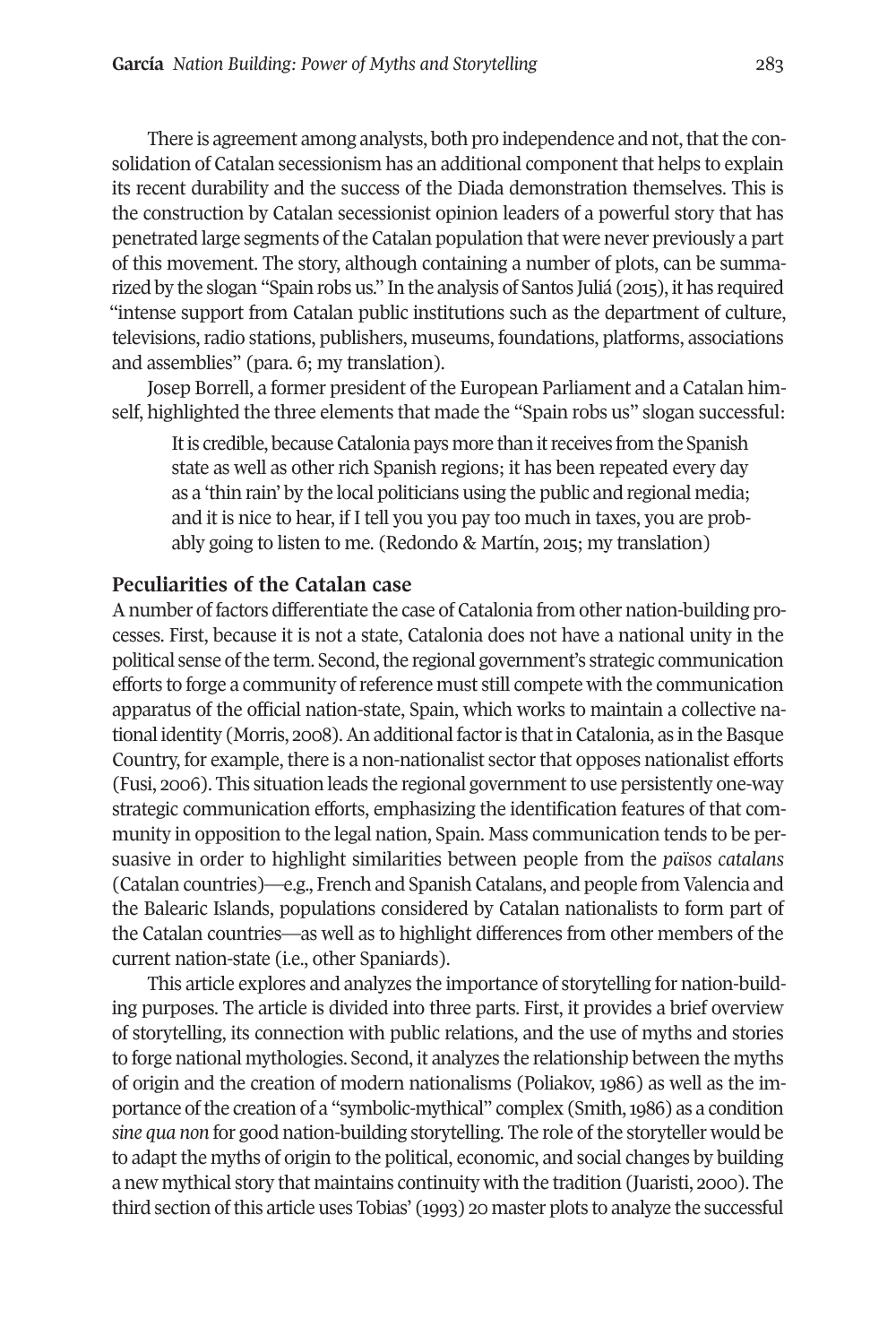use of storytelling by the leaders of Catalan nationalism. It presents the use of four master plots, according to Tobias' model, that work separately, reinforce each other, and sustain the main narrative, all to justify the creation of a Catalan state. The article delves as well into the combination of myth and reality in the updating of old stories, their adaptation to the current historical time, and the use of mass media campaigns to integrate the different plots and propagate the story.

## **Literature review: Behind every human group there is a story**

Nationalism is a complex subject with a variety of definitions. Eric Hobsbawn (1991) defines nationalism as the ideology that political and national units should coincide. Anthony Smith (1981) emphasizes the identity aspect of nationalism based on shared characteristics such as culture, language, race, religion, and political objectives. Smith (1991) argues that nationalism can be seen as an ideological movement aimed at attaining and preserving the identity, unity, and political autonomy of a group of people who share a sentiment. For Peri Pamir (1997), in the contemporary era, ethnic or cultural communities have used nationalism to voice their dissatisfaction with the status quo. The sources of discontent may be political repression, economic deprivation, or the denial of cultural identity. In the case of nation-building movements, the target is the destruction of the official nation-state that is directly or indirectly accused of repressing nationalist sentiments.

In *The Invention of Tradition*, Eric Hobsbawn and Terence Ranger (1983) compile a series of essays that underscore how the construction of historical narratives strengthens the legitimacy of a claim to a geographical region, self-autonomy, or even a sense of group identity to serve a nationalist agenda. In this sense, and perhaps adopting a cynical position, Hobsbawn (1983) claims nationalist movements are based on invented traditions that target ordinary people as the objects of their actions and propaganda.

The Catalan narrative for independence is similar to many other national narratives (including Spain's). It too incorporates narratives that combine, in varying proportions, myth and reality. The use of storytelling, "a staple of public relations" (Kent, 2015, p. 480), is key to inventing traditions. Storytelling "is a communication, control and power technique" (Salmon, 2010, p. 34) for managing opinions, including nationalist ones. Indeed, myths and invented traditions are nothing more than types of stories.According to Mircea Eliade, a myth is a "sacred, exemplary, significant" story that "supplies models for human behavior and, by that very fact, gives meaning and value to life" (1998, pp. 1–2). The Catalan case is no exception but rather offers proof that the power of myths is alive and well.

In *Mythologies*, through the analysis of different cultural aspects of popular culture, Roland Barthes (1972) revealed the myths (stories) of the society in which he lived. For example, Barthes talked about how the stories from religion and astrology included in *Elle* magazine shaped and orientated the ideas and behaviour of French people in the 1950s. Barthes analyzed how the predictions of the horoscope in magazines adjusted to the social rules of the *petit bourgeois* (the search for love, social relationships, health, money, success, etc.), avoiding any transgression or questioning of the social order. He concluded that if these stories did not allow any dreamlike compensation,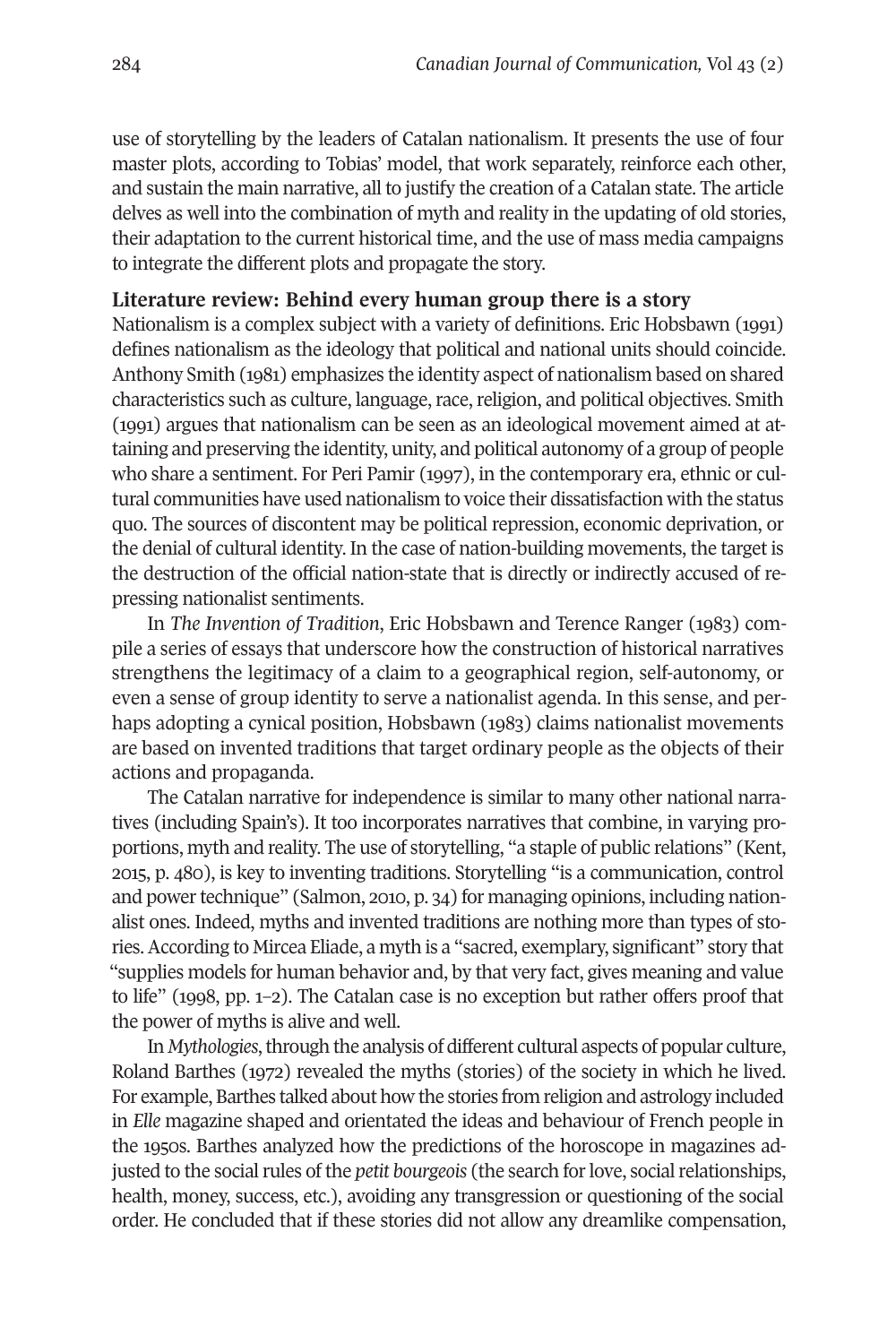at least they allowed humans to objectivize their reality, to perpetuate a stable system of values needed for living.

Like this personal stability, human groups seek the same. Indeed, Barthes argued that "there is not, there has never been anywhere, any people without narrative; all classes, all human groups, have their stories and very often those stories are enjoyed by men of different and even opposite cultural backgrounds" (1975, p. 237).

Anthony Smith (1986) suggests that the most important factor for the historical stability of any ethnicity is not its social organization, its political or military relationship with other ethnicities, or its installation in an adequate political medium. Rather, one has to look at what he terms the *mythomoteur*—"their myths and symbols, their historical memories and central values" (p. 15) that are diffused and transmitted to future generations. For Smith, "[W]ithout a *mythomoteur,* a group cannot define itself to itself or to others, and cannot inspire or guide collective action" (pp. 24-25). He further makes a distinction between two types of *mythomoteur:* dynastic, to perpetuate a dynasty; and communal, focused on an image of the whole community ratherthan a privileged lineage or a state institution. This second type applies to nation building and can only be understood within a mythology of heroic origins and descent. Smith (1986) identifies a common pattern of development in all ethnic mythologies: "efflorence, decline and rebirth" (p. 191), the last coming about thanks to the action of nationalist forces that restore the community to its true self.

Indeed, Jon Juaristi (1997) defines nationalism as a melancholic reaction to the loss of origins. This melancholic reaction is transmitted from generation to generation through a number of stories, usually with an emotional component, that people listen to from childhood on. With time, some people are persuaded by the content of these stories and become supporters of nationalism. These stories lead to other stories that will be transmitted to the next generation. He calls this *el bucle melancólico*, "the melancholic ringlet."

Historicists would be in charge of elaborating "national mythologies" and "myths of ethnic origin and descent," using a combination of objective scholarship records and legends, with the purpose of producing a single unified past that provides a convincing and emotional account of the present situation of their ethnicity or nationality. "Divergent readings of 'history,' " Smith (1986) suggests, "the chance of multiple histories, can only weaken and stifle a sense of identity which external events have succeeded in 'awakening' " (p. 192). As a result, one or more of the myths of ethnic origins and descent identified by Smith (1986) are present in most of the ethnic or national stories: these are origins in time, origins in space, and myths of ancestry, migration, liberation, golden age, decline, and rebirth.

Schopflin (1997) has a similar taxonomy of myths that provide meaning for those ethnic communities that hold them. He distinguished eight motifs in myths: territory, redemption and suffering, unjust treatment, election and civilizing mission, military valour, rebirth and renewal, ethnogenesis and antiquity, and kinship and shared descent.

Catalan nationalism does not have as much of an ethnic or space origin. The main foundational myths of Catalan nationalism have more to do with the myth of a golden age in which Catalonia was supposedly independent (despite the fact that for most his-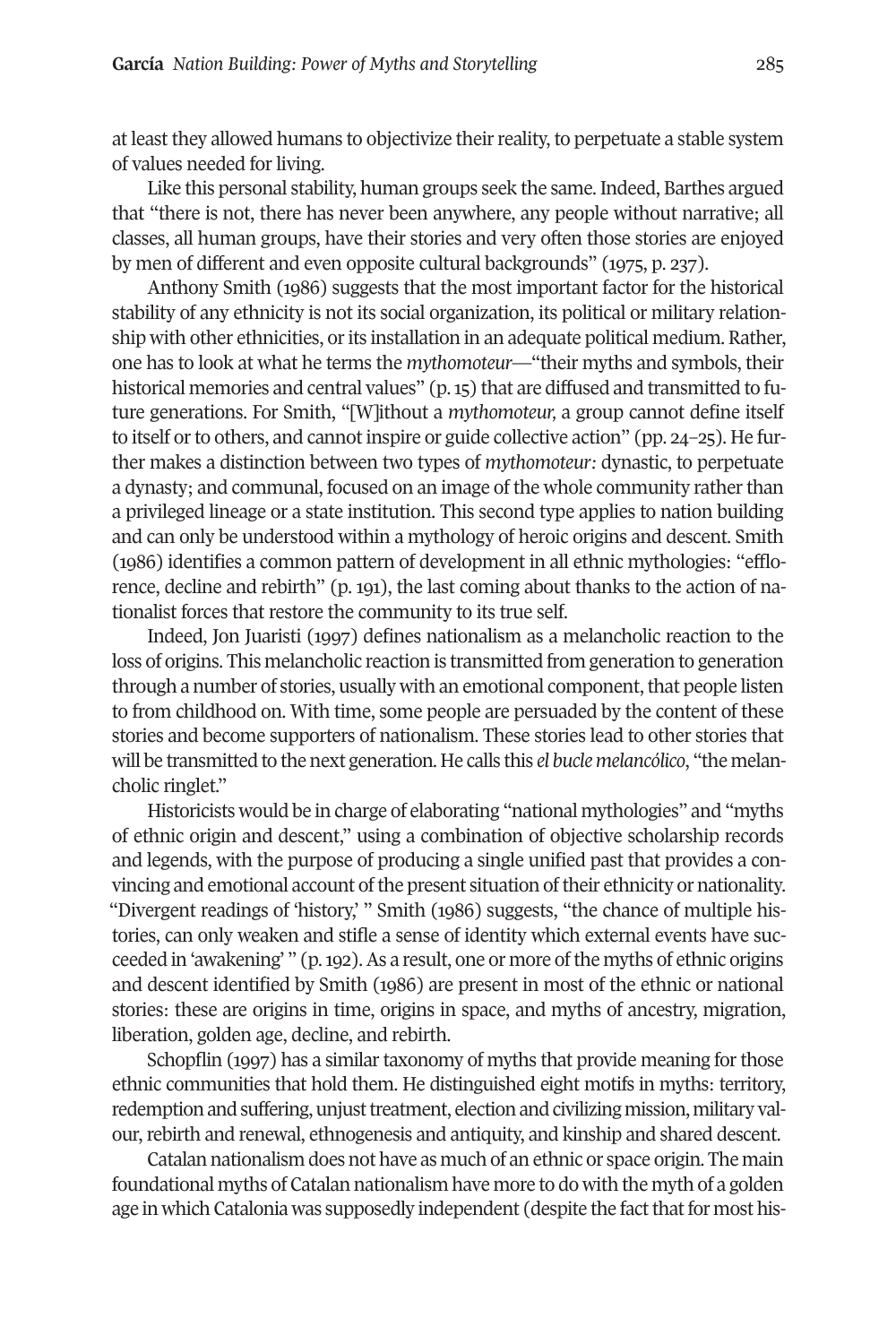torians, Catalonia has never been independent[Kamen, 2014]). Those are the symbolic dates of September 11, 1714, a day in which the troops of Philip V took Barcelona, abolished Catalan institutions, and imposed the use of Castilian Spanish, and October 15, 1940, when Lluis Companys, president ofthe Catalonia government during the Second Spanish Republic, was killed by Franco's troops. Catalan nationalists celebrate these "defeats" to symbolize the fight of Catalonia against Spain. Unjust treatment plays a role too. Catalan nationalist leaders such as Artur Mas often emphasize the existence of an extractive Spanish State that historically has taken advantage of the creativity and entrepreneurial character of the Catalans ("Mas reivindica las raíces," 2015).

There is a relationship between the myths of origin and the creation of modern nationalisms. The idea of a national character, linked to the myths of origin, explains the origin of numerous stories and campaigns involving certain ethnic groups (Poliakov, 1986). Yet there is always also an element of convenience. Juaristi (2000) argues that "groups believe in myths because there are pragmatic interests associated to the story content" (p. 30). Paul Veyne (1988) equally suggests that it is better to admit "that truths and interests are two different terms for the same thing: for practice thinks what it does" (p. 64).

Indeed, political, economic, and social changes transform the myths of origin:

In moments of transition, of change, tradition appears as a disconnected ensemble of motifs, *membra disjecta,* from which the mythographer, operating as a *bricoleur,* will choose those that atthe same time are integrable into a mythical story, capable of guaranteeing a continuity with the old stories and maintaining the coherence of the great diachronic meta story: the tradition or, even better, the chain of the tradition. (Juaristi, 2000, p. 32; my translation)

In the case of the campaign for a Catalan referendum on independence, Martín Alonso (2015) points out that among the mythographers are historians, writers, and organic intellectuals who have used the same strategy as publicists: "To create a need. For that purpose the situation has to be redefined: the quasi-state will be a stateless nation and the musical ambience will be a syndrome of deficiency reflected in the slogan 'Spain robs us' " (p. 191, my translation). The only response to this syndrome of deficiency, of a country that has never exploited its potential, abnormal in a way, is to leave Spain to be its true self and become a country once again.

Because, as Joan M. Tresserras, a popular columnist in Catalan nationalist circles, writes, "[A]fter such a long way—centuries—of political inaction, some Catalans are accustomed to dependency" (2015, para. 2; my translation). And dependency never gets good press. The satisfaction of many Catalans with Catalonia's autonomous status within Spain is, according to pro-independence storytellers such as Tresserras, a source of alienation that must be fixed through good storytelling.

In national terms, stories are useful for developing and reinforcing identification through the use of rhetoric (Burke, 1969). A story is more than just information; it is "your path to creating faith" (Simmons, 2006, p. 3). "People identify with those they trust. They trust those with whom they identify" (Heath, 2000, p. 81). This is not only a question of rhetoric. As Kenneth Burke (1969) noted, the efficiency of rhetoric is not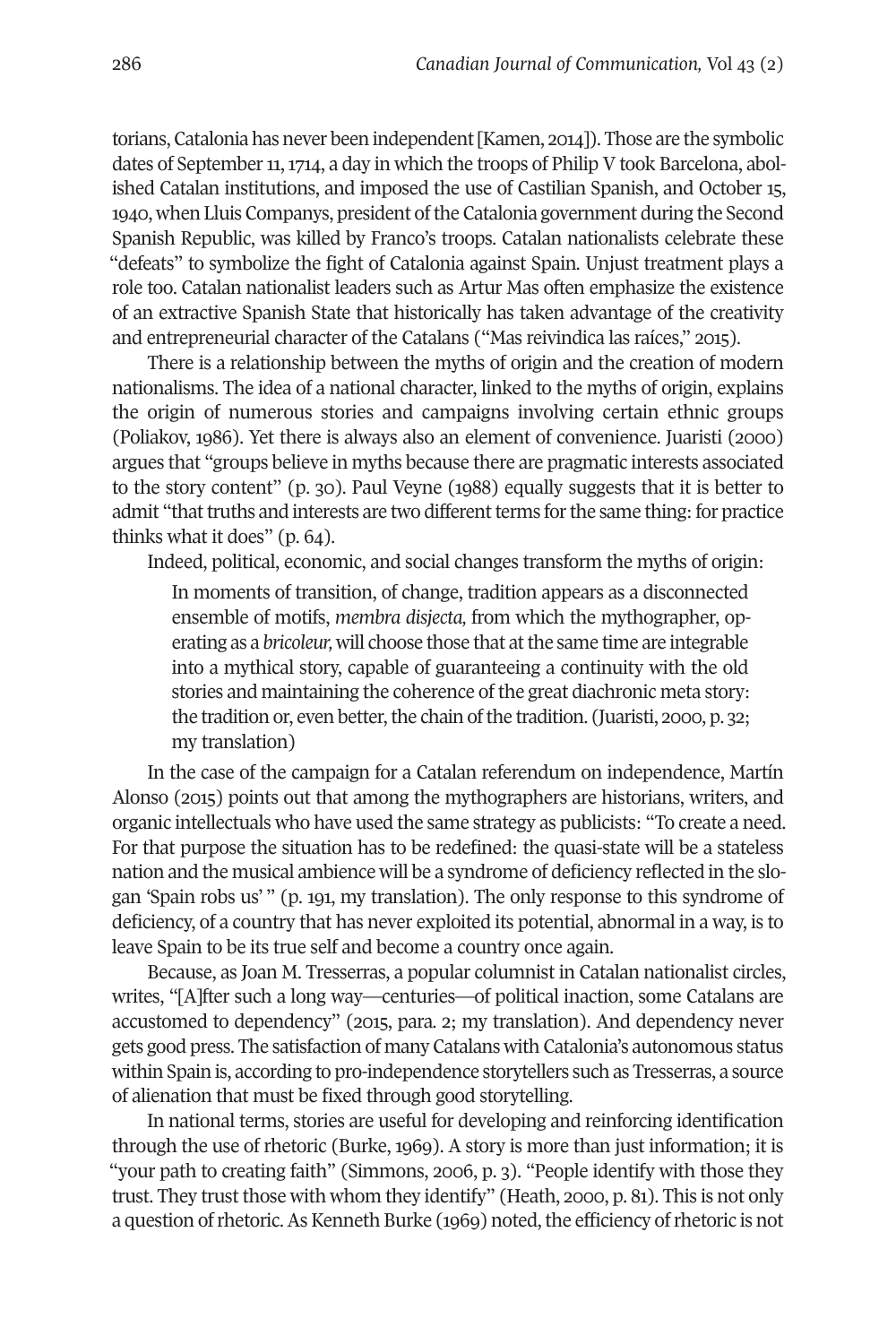only about some one particular address, "but as a general body of identifications that owe their convincingness much more to trivial repetition and dull daily reinforcement than to exceptional rhetorical skill" (p. 26). In other words, the quality of the story is as important as the number and frequency of the venues in which that story is being released and shared. This explains why most of the nation-states of the world have a public media apparatus managed by the government to keep building national narratives adapted to evolving times. Despite hidden agendas, they infuse "ideals that give the semblance of a national unity" (p. 108).

In a very divided society such as Spain, the use of mass media campaigns has demonstrated its effectiveness for showing and persuading the world (as well as Catalans themselves) that a majority of Catalans favour independence.

## **Method**

This article uses a critical-conceptual method. It analyzes the interaction between nation-building mythology, storytelling, Tobias' master plots applied to nation building, current events in Catalonia and Spain, and the use of public communication campaigns in the recent campaigns for the independence of Catalonia from Spain between 2012 and 2015. Regarding the use of myths and historical arguments, the author has relied on history books that analyze the relationships between Catalonia and the rest of Spain.

The new and specific focus of this article on the use of myths and storytelling among Catalan nationalists relies heavily on Catalan nationalist sources. Despite the competing communication apparatus of the Spanish government, the Catalan media have much greater power to influence in Catalonia. For example, the Catalan government–led newscast, *TN Midgia*, has the highest share (31%) of the market, more than twice the market share of TVE, Spain's main public channel, according to the Consell de l'Audiovisual de Catalunya (CAC, 2016). Furthermore, approximately 45 percent of the Catalan population says that their primary sources of political information are Catalan public newscasts, mainly TV3 and 3/24 (CEO, 2016). The qualitative aspect is also determinant when analyzing media impact on the climate of opinion in this region: with the purpose of promoting Catalan identity, TV3 newscasts and general programs tend to include more local information than their national counterparts.

Likewise, two Catalan radio stations, RAC 1 and the publicly owned Catalunya Ràdio, lead the public radio broadcast system audience rankings. Together, they reach an audience of 1.3 million listeners, equivalent to two-thirds the entire audience in Catalonia (CAC, 2016). Catalan newspapers, mainly *LaVanguardia* and *El Periódico*, are also hegemonic (CEO, 2016), boasting six times more readers in Catalonia than the national newspapers *El País* and *El Mundo*. Catalan newspapers receive a constant flux of public money—for example, in 2016, even despite a context of budget cuts, the Catalan government gave 7.5 million euros to the Catalan press (Generalitat de Catalunya, 2016).

## **Pro-independence master plots**

A plot is often defined as the structure, the skeleton of a story (Tobias, 1993). It can also be described as "a series of interrelated and coherent events" (Kent, 2015, p. 484) or as "electromagnetism—the force that draws the atoms of the story together"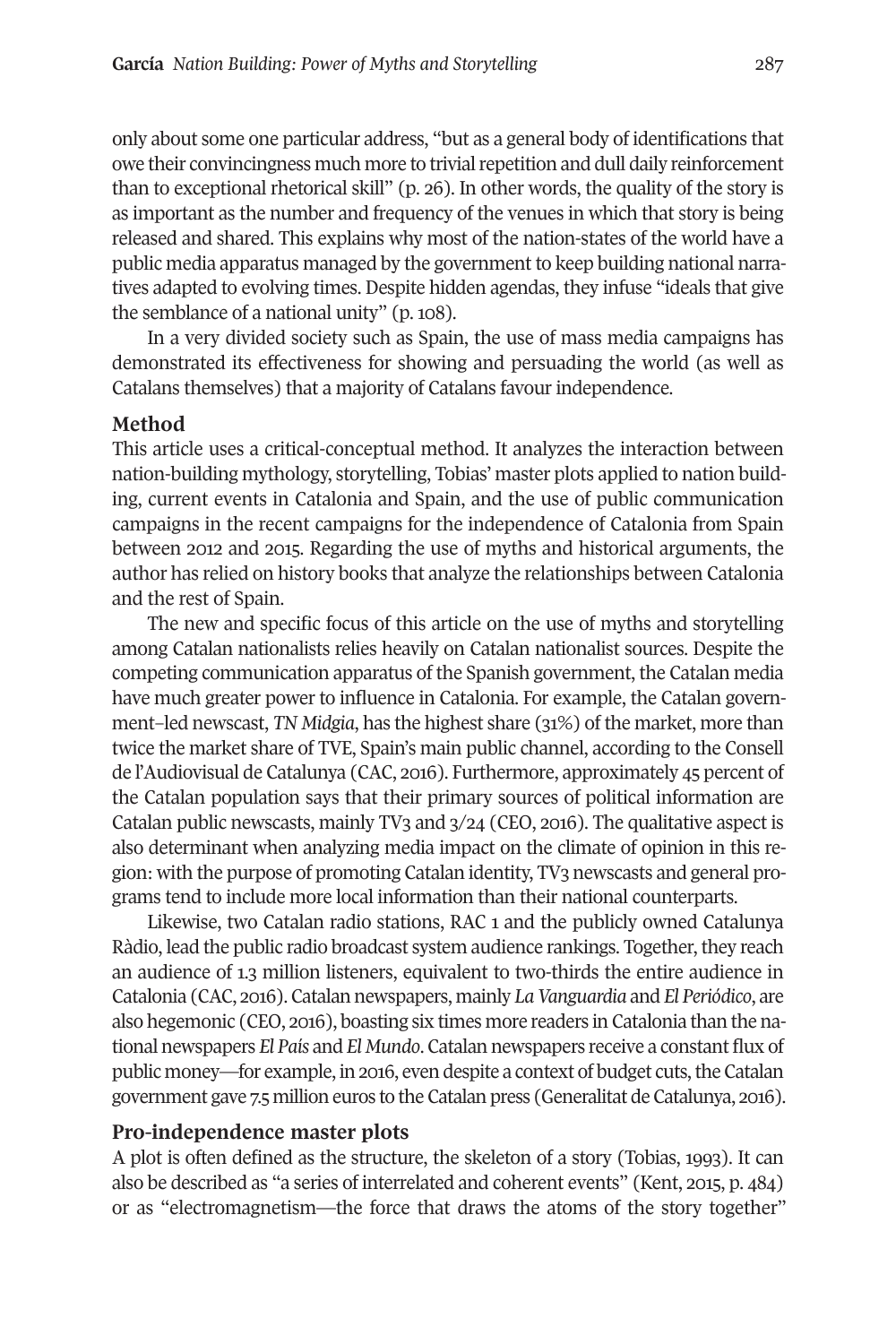(Tobias,1993, p. 5). Yet the plot is not only structure but also substance, as it holds the story together and simultaneously permeates its spirit.

Tobias (1993) conceives of 20 master plots, namely 1) Quest; 2) Adventure; 3) Pursuit; 4) Rescue; 5) Escape; 6) Revenge; 7) The Riddle; 8) Rivalry; 9) Underdog; 10) Temptation; 11) Metamorphosis; 12) Transformation; 13) Maturation; 14) Love; 15) Forbidden love; 16) Sacrifice; 17) Discovery; 18) Wretched excess; and 19/20) Ascension and Descension. Four of these plots are especially useful for building the current story in support of the independence of Catalonia: quest, escape, revenge, and transformation.

#### *Quest*

Quest refers to "the protagonist's search for a person, place or thing, tangible or intangible. It may be the Holy Grail, Valhalla, immortality, Atlantis or The Middle Kingdom" (Tobias, 1993, p. 59). Quest plots usually involve a lot of action as "the protagonists are always on the move, seeking, searching" (p. 60). They accumulate wisdom along the way and are not the same at the end as when the story began.

In the Catalan case, the Holy Grail is the independence of Catalonia, the creation of a nation-state. It is a utopia that is possible, that requires a strong degree of mobilization of independence leaders and supporters. Leaders speak out in the Catalan Parliament and on talk shows and radio shows, they write opinion/editorials, tweet, and address crowds in political meetings. And the followers and supporters mobilize just as much. A high level of commitment and mobilization is required. They participate in massive and organized street protests, particularly the 2012, 2013, and 2014 Diada demonstrations (National Day of Catalonia), which brought together between 500,000 and one million people in the streets of Barcelona, having travelled by bus from all corners of Catalonia (Badiella, 2012; Noguer, 2013; Noguer & Ríos, 2014). Independence supporters were organized to shout "Independence" 17 minutes 14 seconds after the Barcelona–Real Madrid soccer match was initiated ("El Camp Nou," 2012), in reference to one of the foundational myths of Catalan nationalism, the date September 11, 1714, when the troops of Philip V took Barcelona, abolished Catalan institutions, and imposed the use of Castilian Spanish.

## *Escape*

The plot of the escape deals with a protagonist who is confined against their will and wants to escape. This hero can be unjustly imprisoned and there is a test of wills between two strong personalities: the jailor and the jailed. They devote themselves to the task at hand: the warden to keeping his charge imprisoned, and the ward to escaping imprisonment (Tobias, 1993).

In the imaginarium of the independence supporters, Spain as well as Catalonia are personified: they act like different individuals. Catalonia is considered a single subject who has been defeated (in 1714) and put down by another subject, Spain in this case, also considered a single subject. "Catalonia has resisted all kinds of dictatorship, dictatorships that have not just tried to bury the culture, language and collective institutions of the country" (Mas, Romeva, Forcadell, Casals, Junqueras, Llach, Bel, & Forné, 2015, para. 4), read an editorial in *El País* addressed to all Spaniards and signed by the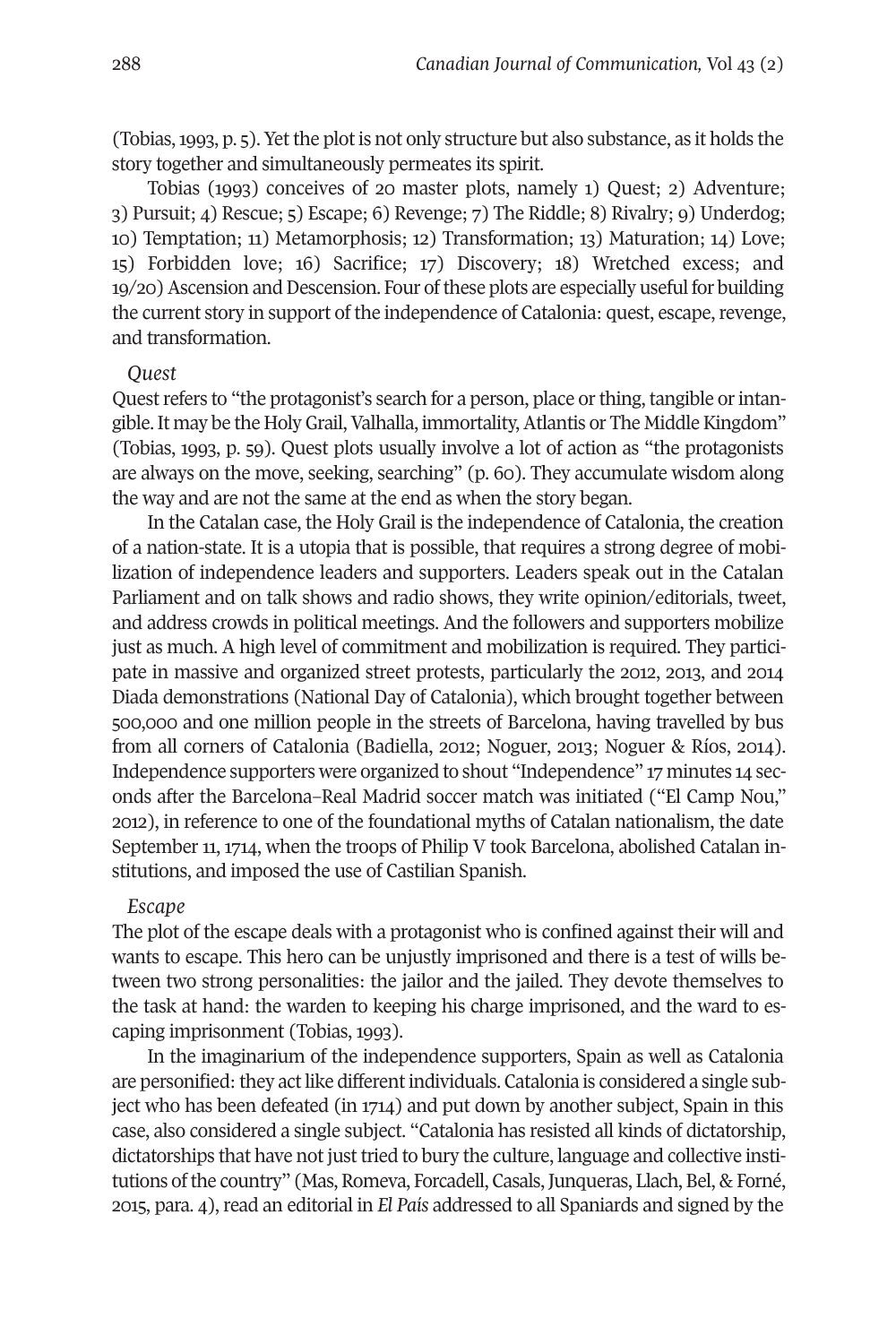president of the Catalan regional government and seven other independence leaders right before the last Catalan elections.

In the Catalan storytelling for independence, Catalonia and Spain are considered separate and somewhat equal entities that act as if in a marriage. It is always Catalonia and Spain, not Catalonia as a part of the whole (Spain). There is, or should have been, an agreement between equal parts. Catalonia has tried to make the marriage work but Spain does not respect its freedom, it has been too possessive. "Catalonia has loved Spain and continues to love it ..." and "has done so despite the absence of reciprocity" (para. 3). Catalonia "has given much and received little or nothing: the crumbs, if not the disdain of governors and governments" (para. 4). For Catalan secessionists, every time Catalonia, always in good faith, has tried to make its feelings manifest, Spain has boycotted orignored it. This has happened through military (1714) or political actions, such as the Spanish Constitutional Court limiting the responsibilities of the third statute of autonomy in 2010 or forbidding the pro-independence referendum in 2014. In this telling, Spain has forced Catalonia to follow this separate path.

Thanks to the use of personifications, Catalan independence storytelling is able to deny the plurality of two entities, Catalonia and Spain, perceived as monolithic, and it highlights a history of offences against Catalonia. It particularly appeals to two emblematic dates for many Catalans: what most historians consider the war of succession for the Spanish throne between Austracists and Borbons in 1714 (Albareda i Salvado, 2010; Kamen, 2014) is now transformed into a secession war; and the killing of Lluis Companys in 1936 by Franco's troops during the Spanish Civil War is now seen as an attack by Spain on all Catalans, rather than an attack by the Fascists against the Republicans. (In fact, there is evidence that a number of Catalans fought on Franco's side in the Spanish Civil War [Dowling, 2013; Kamen, 2014; Riera, 1998]). According to this story, all modern-day Catalans are somewhat imprisoned against their will by an intransigent Spain.

#### *Revenge*

In literature, revenge relates to the "retaliation by the protagonist against the antagonist for real or imagined injury" (Tobias, 1993, p. 99). As a visceral plot line, revenge reaches to a deep emotional place. Individuals or human groups bristle against injustice and want to see it corrected. As a product of injustice, revenge is legitimized because "there are times when the law cannot properly dispense justice, so we take the matter into our own hands" (p. 99).

There is an element of revenge in the Catalan independence story, but not in the traditional sense. If it is visceral, its ideologues have tried to avoid this. Indeed, independence is justified as "an expression of a reaction in the Catalan way, democratic and peaceful as a response to an intent of humiliation" by Spain ("Cardús achaca el auge independentista," 2013; my translation),to borrow the words of Salvador Cardús, a well-known Catalan sociologist and member oftheAdvisory Council forthe National Transition of Catalonia, an organ created by the regional Catalan governmentto advise the transition to the creation of a Catalan nation-state.

The fact that the Spanish Constitution and the Spanish Constitutional Court do not admit the possibility of organizing a referendum to segregate a Spanish territory is for Catalan nationalists proof that Spanish laws cannot be trusted and, as a conse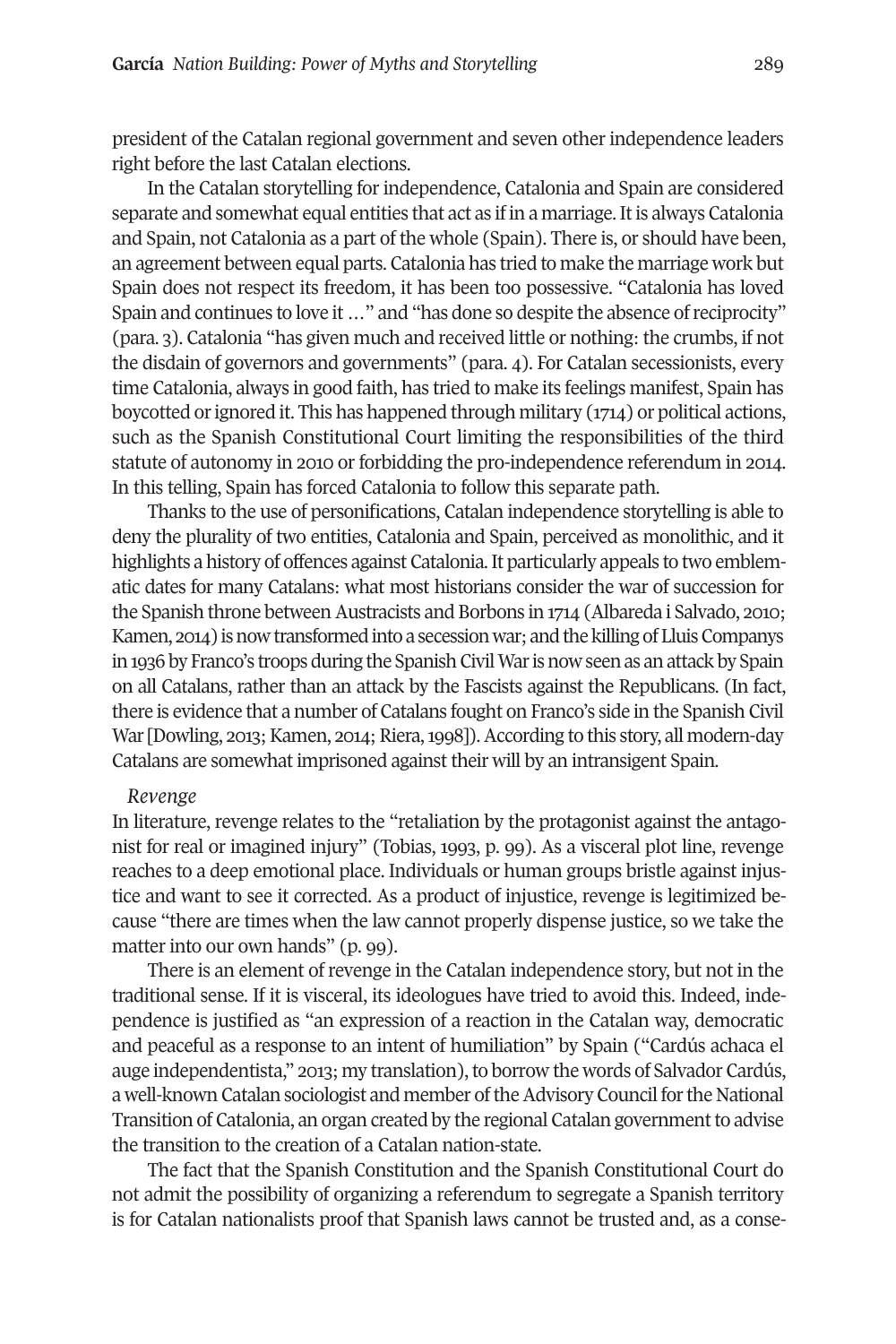quence, Catalonia must make its own decisions even if that means violating the national laws. As a response to this perceived injustice, on November 9, 2014, the Catalan government organized a "participation process," as the Government of Catalonia rebranded it after the prohibition by the Constitutional Court, asking Catalans whether they supported independence from Spain. Thirty-seven percent of Catalans in the census participated and 80.76 percent of them voted affirmatively.

#### *Transformation*

Transformation deals with "the process of change in the protagonist as he/she journeys through one of the many stages of life" (Tobias, 1993, p. 152). The protagonist of the plot is moving from one significant character state to another and, therefore, will be a different person as a result of the action. A second dramatic phase depicts the effects of transformation, and a third dramatic phase represents the final stage of that transformation. Metamorphosis is closely related to transformation (Tobias, 1993) because, after the inner transformation, the character literally changes physical shape.

Catalan independence leaders have always anticipated a complete transformation, for better, of Catalonia if it were to become a nation-state. For example, Artur Mas, the former president of the regional government, has continually repeated the idea that an independent Catalonia would solve one of the major problems of the region, its high unemployment rate (20% in 2015), and independence would result in employment levels similar to those of Northern countries such as Austria, Denmark, or Iceland (quoted in "Forcadell clama por 'salir,' " 2015). Ivan Tibau, secretary of the Catalonia sport department, has claimed that an independent Catalonia would be a "world superpowerin sports" ("Tibau replica a Cardenal," 2015). As Kent (2015) suggests, transformative messages, especially regarding the increase of wealth or the reinforcement of identity or self-esteem (e.g., through sports successes), are powerful messages that work particularly well in politicized and activist contexts.

## **Mass media campaign**

Persuasion is atthe core of strategic communication in general (Hallahan, Holtzhausen, van Ruler, Verčič, & Sriramesh, 2007, p. 3), and Catalonia nation building in particular (García, 2016). The role of Catalan media can at least partially explain the success of the campaign for independence. Through different channels and narratives, the media has helped to integrate the different plots (quest, escape, revenge, and transformation) into a single story. For example, prior to the celebration of the Diada celebrations, the main Catalan newspapers, such as *LaVanguardia* and*Ara*,tried to prove that a Catalan escape from Spain was possible and that it would have a positive and empirical outcome. These two newspapers offered a positive perspective on an eventual independence of Catalonia, such as a better economic quality of life for Catalans, including relevant testimonies to prove independence would be possible (L. Alonso, 2014). It cannot be ignored that Catalan newspapers receive public funds via direct subsidies. For example, in 2012, the main Catalan newspapers received 10 million euros from the Catalan government (Tercero, 2012).

The main public TV station, TV3, also gave ample coverage in its newscasts to the Diada celebrations. For example, during the second half of 2012, it dedicated 15 hours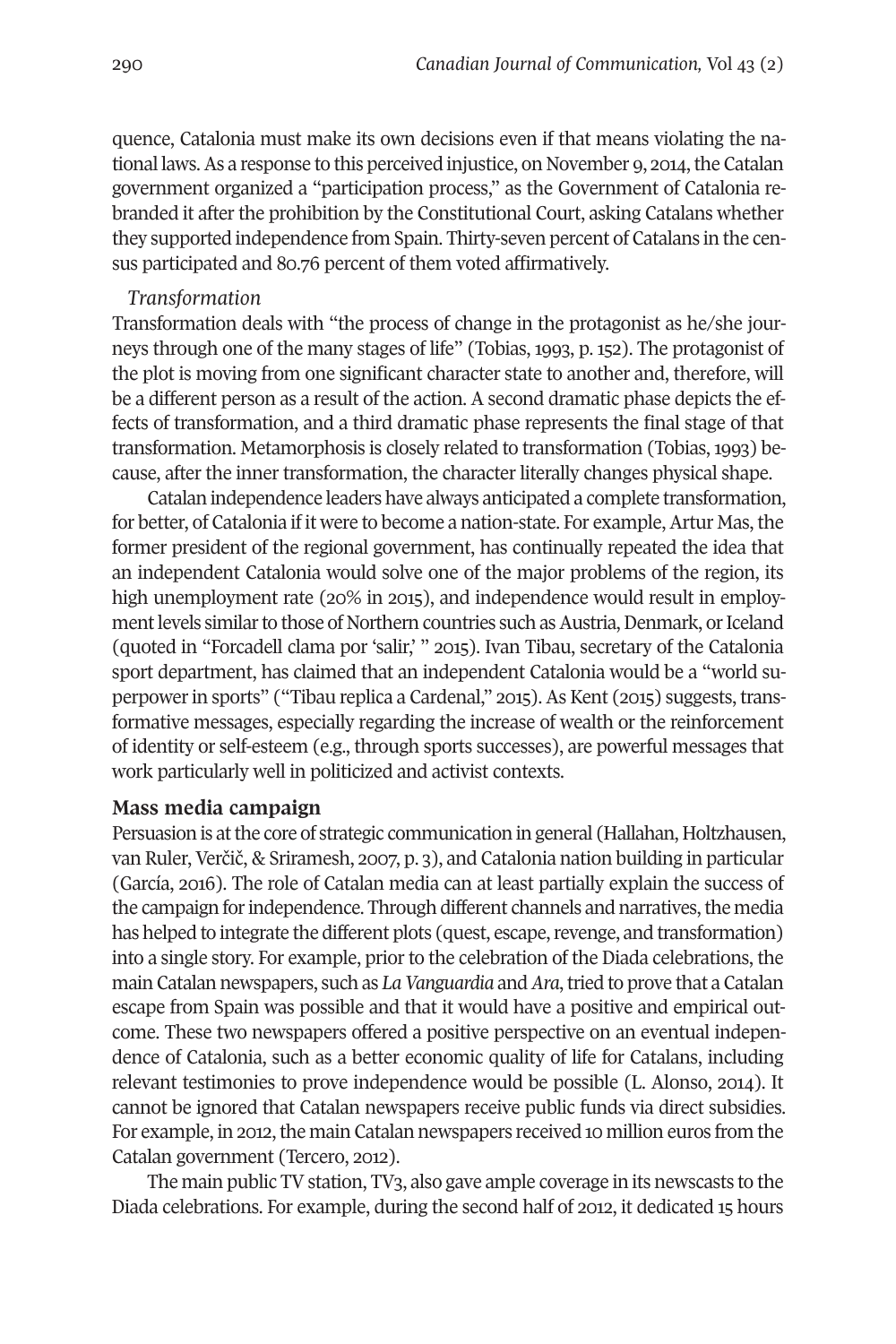to discussion about the relationships between Catalonia and the rest of Spain, with more than 1 hour 47 minutes dedicated to the problem of unemployment and economic crisis (CAC, 2014, p. 191). This public channel allocated about 52 percent of its time to members of the Catalan government, all of them pro-referendum and pro-independence, and 47 percent to the rest of the political parties. Indeed, even representatives of the audiovisual council of Catalonia (Consell de l'Audiovisual de Catalunya), housed in the Catalan government, admitted that critical opinions during the street protests had only a minor role in the Catalan public media (CAC, 2012).

Furthermore, the main branches of the Catalan public media apparatus, Catalunya Ràdio and especially Televisió de Catalunya (the six public channels of Catalonia), programmed 15 special shows in one week as well as a 15-hour monographic program on September 11, 2013, covering the Diada demonstration and involving the use of a helicopter (Gubern, 2014). The independence theme permeated all of the content on TV3, including fiction and documentaries. A number of these stories were about the fight of different countries in their quest for independence or had a patriotic and historical component. For example, two days before the Diada celebration of 2014, TV3 played *John Adams*, a series about the American process of independence. A few days before that, it aired a documentary on the Scottish independence campaign, and on the day prior to the demonstration, TV3 broadcast a documentary about the Catalan volunteers who fought with France in the First World War to gain the acknowledgement of their separatist vindications, as well as another documentary that explained the origin of the Catalan anthem. During the Diada day at prime time, TV3 played *The Case of the Catalans* about the succession war between the Borbons and Austrias, which gave an origin to the Diada commemoration (Gubern, 2014).

#### **Discussion**

Despite the relatively unexpected way that the Catalan campaign for independence took place between 2012 and 2015 (and still ongoing), the main story elements of the campaign respond to the classic pattern of myths and plots used for nation building.

Whether we use Smith's (1986) term *mythomoteur*to refer to the myths and symbols that evoke shared historical memories, or Juaristi's (1997) concept of "the melancholic ringlet," we find the nostalgia for a lost paradise in the construction oftheCatalan nationalist storytelling. The four of Tobias' (1993) plots that were employed (quest, escape, revenge, and transformation) offer a response to that nostalgia that fits with the foundational myths of Catalan nationalism that brings together elements of ourtimes.

One of these foundational myths is that Catalonia is a millenary nation. Catalan nationalists believe there is a nation, Catalonia, on a quest to restore the freedom it enjoyed in its origins and later, escaping from an exterior enemy, Spain, against whom it has had to fight in order to survive and maintain its identity. This storytelling adopts a scientific as well as a fictional form. For example, several Catalan historians date the creation of a Catalan nation-state back to the thirteenth century with the emergence of its own language (Fontana, 2014) or even to the contacts between Greeks and Romans in the fifth century B.C. (Soldevila, 1962). Likewise, bestselling author Albert Sanchez Piñol (2013) published *Victus*, a historical novella that describes in heroic terms the Catalan resistance in Barcelona against the troops of Philip V in 1714. Under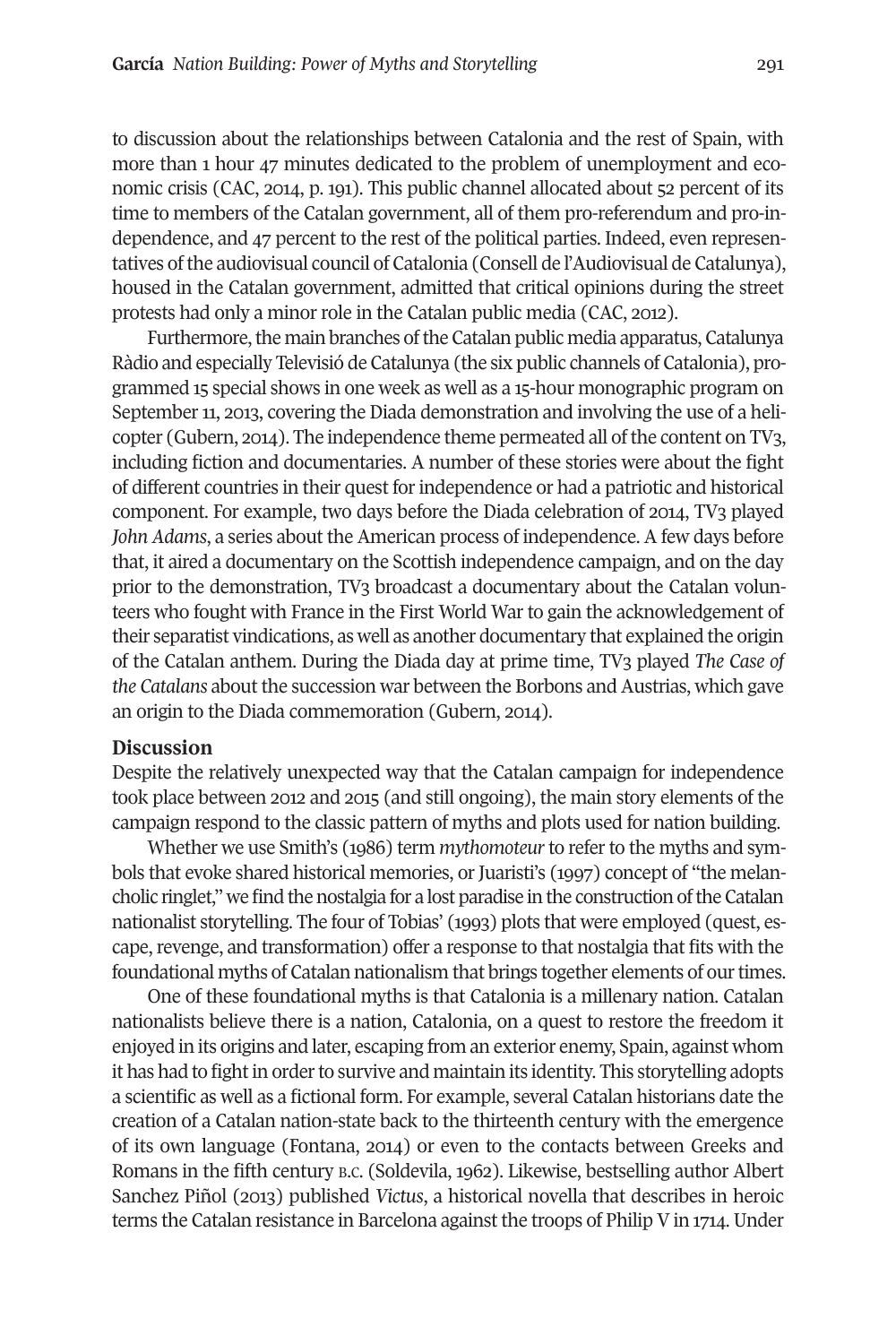these assumptions, the quest forindependence and escape from Spain can be seen as perfectly legitimate.

A second and main foundational myth says that Catalans are northern people in the South because they work harder than other people. Catalan nationalism narratives position the laborious and entrepreneurial spirit of Catalans in contrast to the rest of Spaniards, because, as the former president of the Catalan government Artur Mas argued, "Catalans are laborious, industrious and austere individuals. You will not find that in any other Southern people" (quoted in Segura, 2016; my translation). This myth, as well as the plot of transformation and/or metamorphosis that will come about with the independence of Catalonia, fits well in a context of sharp economic recession in which Spain can be fingered as the reason Catalonia cannot be its true self and reach its true potential as a bustling economy.

If, as Juaristi (2000) and Veyne (1988) suggest, there is always an element of pragmatism in the choice of myths, and if truths and interests are the same, then the myth of the industrious Catalans in opposition to the rest of Spaniards is perfectly timed to the current recession in Spain, a country that is on the verge of default, and the idea that Catalans pay more than they receive from the Spanish state. In this telling, Spain is holding back Catalonia's development.

Both foundational myths, Catalonia as a millenary nation and as a place with a different ethos because of its different work ethic, offer meaning to the people in light of current circumstances. They are both, however, classical myths in nation-building processes.Applying Schopflin's (1997) taxonomy of myths, we find atleastthree motifs in the myths of the Catalan case: redemption and suffering (Catalonia has been dominated by an invader, Spaniards, for centuries); unjust treatment (economic, mainly, but also political); rebirth and renewal (of a millenary nation); and antiquity (because of the solidity of Catalan culture and traditions that are different from the rest of Spain's).

The recent Catalan case includes at least three out of the eight classical elements of national mythology elaborated by Smith (1986): the myth of liberation from an exterior enemy (Spain); the myth of a golden age in which Catalonia was heroic (kingdom of the Marca Hispànica under Charlomagne in the ninth century or conquest of the Mediterranean as a part of the kingdom of Aragon) or prosperous (the industrial and modernist Catalonia of the nineteenth and part of the twentieth century); and the myth of rebirth whereby Catalonia will recover its former glory and reputation thanks to the creation ofits own nation-state and its association with the other Spanish areas where different dialects of the same language (Catalan, Valencian, and Majorcan) are spoken.

The communication and iteration of these myths through the plots has proved effective because, although the campaign has formally been spearheaded by a civic organization, the ANC (Catalan National Assembly), which organized most of the events, including the Diada demonstrations, it has also had the support of the Catalan government thanks to its control of the autonomous public media apparatus, the Catalan Media Corporation (Corporació Catalana de Mitjans Audiovisuals, or CCMA). Good storytelling has been supplemented by a strong mass communication campaign. With its 2,600 employees (CCMA, 2014), equivalent to roughly 40 percent of the entire radio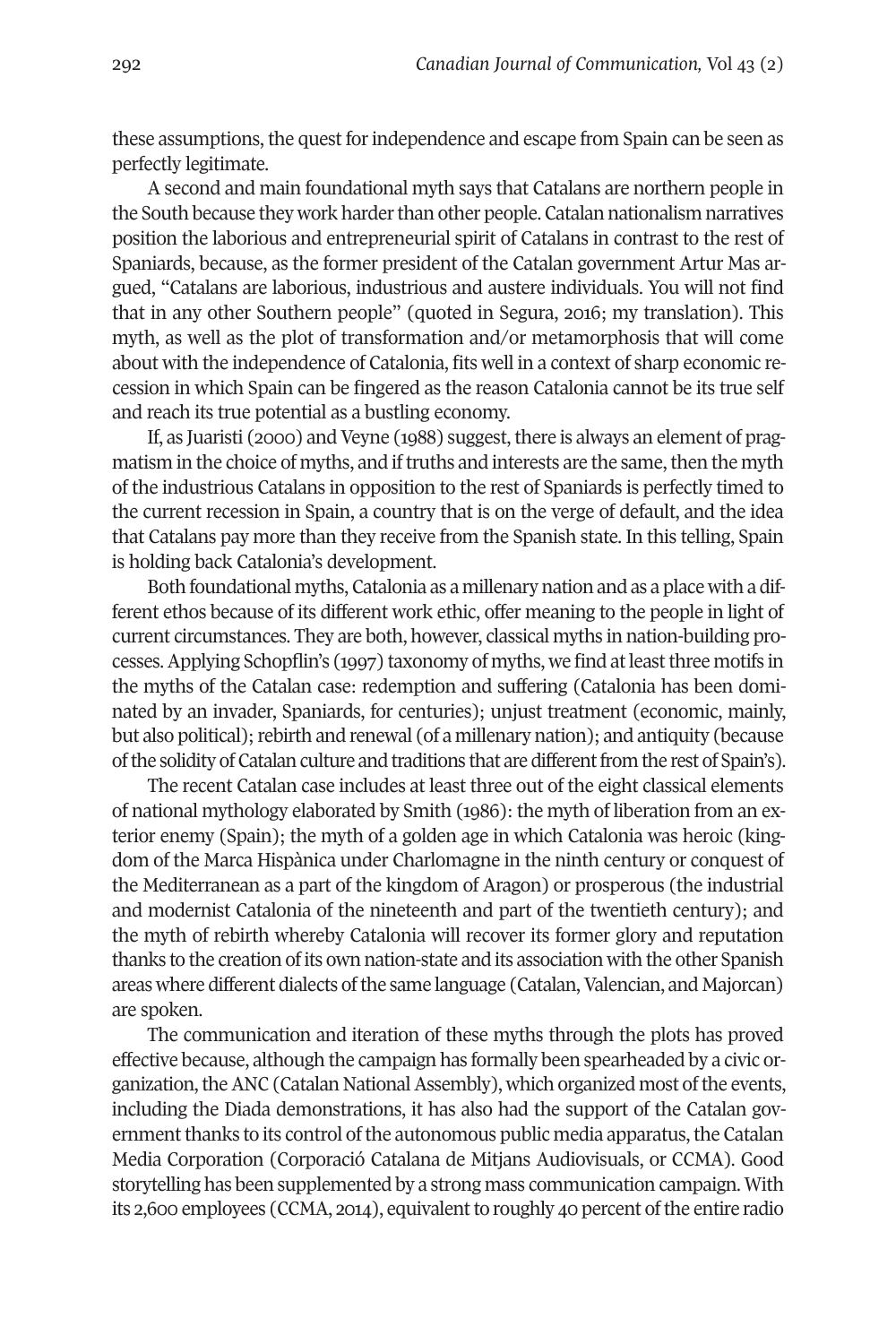and television workforce in the region (CAC, 2014), the CCMA is a public broadcast service in Catalan with six television channels and four radio stations, among other companies. Through the control of the autonomous public media apparatus, the Catalan government has been able to manufacture stories and plots in order to frame current affairs within the lenses of the foundational myths of Catalan nationalism.

## **Conclusion**

The typology of myths and plots in nation building stays stable across centuries. However, to activate or reactivate foundational myths, plots must be updated to fit with current events. Storytellers, that is to say politicians, intellectuals, journalists, and the like, have to carefully and pragmatically select which elements ofreality to use, because some basis in reality is needed, based on which elements work betterin connection with the myths and plots. Although plots show a high level of flexibility in adaptating to current events, national myths can prove more difficult. Indeed, there is a limited range of national foundational myths that in open societies can be used according to their capacity of association with current events. These are myths that have to do with ancestry, ethogenesis, kinship, or the possession of a certain territory. Due to the discrediting of ethnic ideologies, these myths, such as in the Catalan case, tend to have a pragmatic character and tend to appeal to aspects such as cultural identity, language, or the economy.

The Catalan case shows that although civic organizations such as theANC should cultivate these myths and plots through the organization of events and the empowerment of social media platforms, the role of mass media is still decisive in bestowing on these myths and plots an institutional, legendary, and even scientific appearance. When, as is the case in Catalonia, a number of influential media outlets are public and managed by the local government, the media greatly contribute to the nation-building process by enhancing the impression of a majority of citizens being in favour of independence and by discouraging opposition,thanks to the creation of a traditional spiral of silence effect. Future studies using a storytelling perspective on the nation-building processes of territories that want to become states—such as Padania in Italy, Scotland in the United Kingdom, or Flanders in Belgium—would allow a contrast to the characteristics of the Catalan case.

#### **References**

Albareda i Salvado, Joaquim. (2010). *La Guerra de sucesión en España (1710–1714)*. Barcelona: Critica. Alonso, Laura. (2014). El tratamiento en la prensa del movimiento independentista en Cataluña.

*Sphera pública, 2*(14), 104–126.

- Alonso, Martín. (2015). *El catalanismo, del éxito al éxtasis II. La intelectualidad del proceso*. Barcelona: El Viejo Topo.
- Badiella, Llorenç. (2012, September14). Unas 600.000 personas en la manifestación independentista. *La Vanguardia.* URL: [http://www.lavanguardia.com/politica/20120914/54349577571](http://www.lavanguardia.com/politica/20120914/54349577571/manifestacion-independentista-600-000-personas.html) [/manifestacion-independentista-600-000-personas.html](http://www.lavanguardia.com/politica/20120914/54349577571/manifestacion-independentista-600-000-personas.html) [March 21, 2018].
- Barthes, Roland. (1972). *Mythologies*. New York, NY: Hill & Wang. (Original work published 1957)
- Barthes, Roland. (1975). An introduction to the structural analysis of narrative. *New Literary History, 6*(2), 237–272.
- Burke, Kenneth. (1969). *A rhetoric of motives*. Berkeley, CA: University of California Press. (Original work published 1950)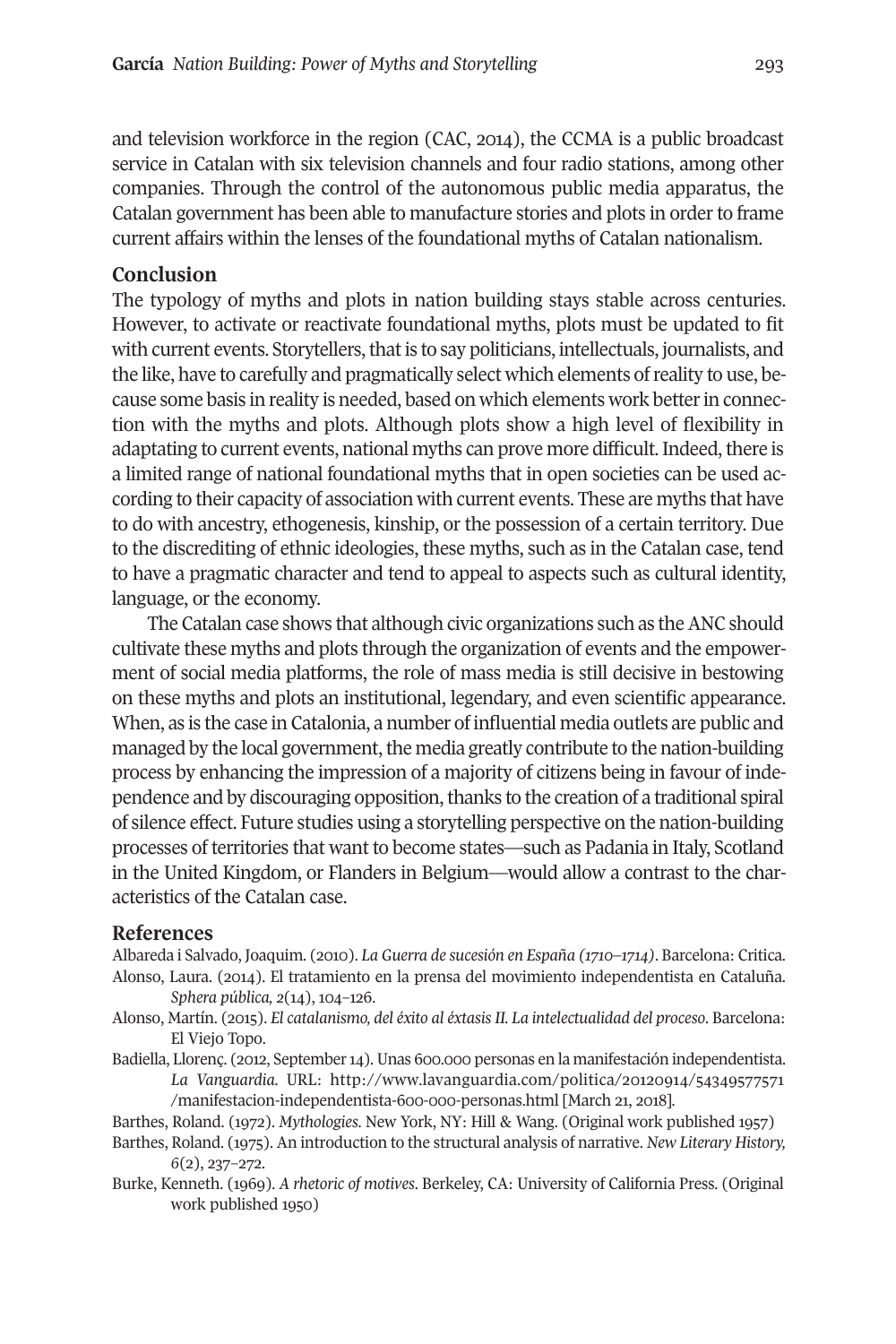- Cardús achaca el auge independentista a la 'humillación' de España a Cataluña. (2013, December14). *El Mundo.* URL: [http://www.elmundo.es/cataluna/2013/12/14/52ac823061fd3dc85c8b4](http://www.elmundo.es/cataluna/2013/12/14/52ac823061fd3dc85c8b4578.html) [578.html](http://www.elmundo.es/cataluna/2013/12/14/52ac823061fd3dc85c8b4578.html) [March 21, 2018].
- Centre d'Estudis d'Opinió (CEO). (2012a). *Baròmetre d'opinió política, 2a onada 2012.* URL: [http://premsa.gencat.cat/pres\\_fsvp/docs/2012/06/27/10/36/60220d32-3dde-4bbe-bd32](http://premsa.gencat.cat/pres_fsvp/docs/2012/06/27/10/36/60220d32-3dde-4bbe-bd32-e66085959a29.pdf) [-e66085959a29.pdf](http://premsa.gencat.cat/pres_fsvp/docs/2012/06/27/10/36/60220d32-3dde-4bbe-bd32-e66085959a29.pdf) [March 21, 2018].
- Centre d'Estudis d'Opinió (CEO). (2012b). *Baròmetre d'opinió política, 3a onada 2012.* URL: [http://premsa.gencat.cat/pres\\_fsvp/docs/2012/06/27/10/36/60220d32-3dde-4bbe-bd32](http://premsa.gencat.cat/pres_fsvp/docs/2012/06/27/10/36/60220d32-3dde-4bbe-bd32-e66085959a29.pdf) [-e66085959a29.pdf](http://premsa.gencat.cat/pres_fsvp/docs/2012/06/27/10/36/60220d32-3dde-4bbe-bd32-e66085959a29.pdf) [March 21, 2018].
- Centre d'Estudis d'Opinió (CEO). (2015). *Baròmetre d'opinió política* [Temporary series]. Barcelona: Institut d'estadistica de Catalunya. URL: [http://ceo.gencat.cat/ceop/AppJava/pages/es](http://ceo.gencat.cat/ceop/AppJava/pages/estudis/categories/llistaCategoria.html?colId=3&lastTitle=Bar%F2metre+d�Opini%F3+Pol%EDtica )[tudis/categories/llistaCategoria.html?colId=3&lastTitle=Bar%F2metre+d'Opini%F3+Pol%](http://ceo.gencat.cat/ceop/AppJava/pages/estudis/categories/llistaCategoria.html?colId=3&lastTitle=Bar%F2metre+d�Opini%F3+Pol%EDtica ) [EDtica](http://ceo.gencat.cat/ceop/AppJava/pages/estudis/categories/llistaCategoria.html?colId=3&lastTitle=Bar%F2metre+d�Opini%F3+Pol%EDtica ) [March 21, 2018].
- Centre d'Estudis d'Opinió (CEO). (2016). *Baròmetre d'opinió política. 3a onada 2016. RAO—385.* Barcelona: Generalitat de Catalunya. URL: [http://ceo.gencat.cat/ceop/AppJava/pages](http://ceo.gencat.cat/ceop/AppJava/pages/home/fitxaEstudi.html?colId=6008&lastTitle=Bar%F2metre+d%27Opini%F3+Pol%EDtica.+3a+onada+2016) [/home/fitxaEstudi.html?colId=6008&lastTitle=Bar%F2metre+d%27Opini%F3+Pol%EDti](http://ceo.gencat.cat/ceop/AppJava/pages/home/fitxaEstudi.html?colId=6008&lastTitle=Bar%F2metre+d%27Opini%F3+Pol%EDtica.+3a+onada+2016) [ca.+3a+onada+2016](http://ceo.gencat.cat/ceop/AppJava/pages/home/fitxaEstudi.html?colId=6008&lastTitle=Bar%F2metre+d%27Opini%F3+Pol%EDtica.+3a+onada+2016) [March 21, 2018].
- Consell de l'Audiovisual de Catalunya (CAC). (2012). *Acord 168/2012, de 7 de novembre, del Ple del Consell de l'Audiovisual de Catalunya.* URL: [http://www.vozbcn.com/extras/pdf/20121112cac](http://www.vozbcn.com/extras/pdf/20121112cac.pdf) [.pdf](http://www.vozbcn.com/extras/pdf/20121112cac.pdf) [March 21, 2018].
- Consell de l'Audiovisual de Catalunya (CAC). (2014). *Informe 2012–13 l'audiovisual a Catalunya.* URL: [http://www.cac.cat/pfw\\_files/cma/recerca/altres/informe\\_audio\\_2012\\_2013.pdf](http://www.cac.cat/pfw_files/cma/recerca/altres/informe_audio_2012_2013.pdf) [March 21, 2018].
- Consell de l'Audiovisual de Catalunya (CAC). (2016). *Boletín de información sobre el audiovisual en Catalunya. Número 4.* URL: [https://www.cac.cat/pfw\\_files/cma/recerca/altres/BIAC](https://www.cac.cat/pfw_files/cma/recerca/altres/BIAC_4_esp_modificat.pdf) [\\_4\\_esp\\_modificat.pdf](https://www.cac.cat/pfw_files/cma/recerca/altres/BIAC_4_esp_modificat.pdf) [March 21, 2018].
- Corporació Catalana de Mitjans Audiovisuals (CCMA). (2014). *Memòria annual d'activitats CCMA 2014*. Barcelona: Generalitat de Catalunya. URL: [http://statics.ccma.cat/multimedia/pdf/9](http://statics.ccma.cat/multimedia/pdf/9/8/1450695902889.pdf) [/8/1450695902889.pdf](http://statics.ccma.cat/multimedia/pdf/9/8/1450695902889.pdf) [March 21, 2018].
- Dowling, Andrew. (2013). *Catalonia since the Spanish Civil War: Reconstructing the nation*. Portland, OR: Sussex Academic Press.
- El Camp Nou cumple el ritual en el Barça-Madrid con un clamor por la independencia. (2012, October 7). *La Vanguardia.* URL: [http://www.lavanguardia.com/deportes/barsa-madrid](http://www.lavanguardia.com/deportes/barsa-madrid/20121007/54352359039/barsa-madrid-gritos-independencia.html) [/20121007/54352359039/barsa-madrid-gritos-independencia.html](http://www.lavanguardia.com/deportes/barsa-madrid/20121007/54352359039/barsa-madrid-gritos-independencia.html) [March 21 , 2018].
- Elecciones catalanas 2015. (2016, June 23). *El País*. URL: [http://resultados.elpais.com](http://resultados.elpais.com/elecciones/2015/autonomicas/09/) [/elecciones/2015/autonomicas/09/](http://resultados.elpais.com/elecciones/2015/autonomicas/09/) [March 21, 2018].
- Eliade, Mircea. (1998). *Myth and reality*. Prospect Heights, IL: Waveland Press. (Original work published 1975)
- Fontana, Josep. (2014). *La formació d'una identitat: Una història de Catalunya*. Vic, Spain: Eumo.
- Forcadell clama por "salir" del Estado tras años "suicidándonos" dentro de él. (2015, September 14). *Efe*. URL: [http://www.efe.com/efe/espana/politica/forcadell-clama-por-salir-del-estado](http://www.efe.com/efe/espana/politica/forcadell-clama-por-salir-del-estado-tras-anos-suicidandonos-dentro-de-el/10002-2712228)[tras-anos-suicidandonos-dentro-de-el/10002-2712228](http://www.efe.com/efe/espana/politica/forcadell-clama-por-salir-del-estado-tras-anos-suicidandonos-dentro-de-el/10002-2712228) [January 5, 2016].
- Fusi, Juan Pablo. (2006). *Identidades proscritas*. *El no nacionalismo en las sociedades nacionalistas*. Barcelona: Seix Barral.
- García, César. (2016). Using street protests and national commemorations for nation-building purposes: The campaign forthe independence of Catalonia (2012–2014). *Journal of International Communication, 22*(2), 229–252.
- Generalitat de Catalunya. (2016). *Previsió de les línies de subvencions i ajuts públics 2016.* URL: [http://presidencia.gencat.cat/ca/el\\_departament/transparencia/subvencions/previsio\\_lin](http://presidencia.gencat.cat/ca/el_departament/transparencia/subvencions/previsio_linies_subvencions_i_ajuts_previsio_2016/)[ies\\_subvencions\\_i\\_ajuts\\_previsio\\_2016/](http://presidencia.gencat.cat/ca/el_departament/transparencia/subvencions/previsio_linies_subvencions_i_ajuts_previsio_2016/) [March 21, 2018].
- Gubern, Alex. (2014, September 10). TV3 monopoliza su programación en favor de la Diada soberanista. *ABC*. URL: [http://www.abc.es/espana/20140909/abci-calienta-diada201409082057.html](http://www.abc.es/espana/20140909/abci-calienta-diada-201409082057.html) [March 21, 2018].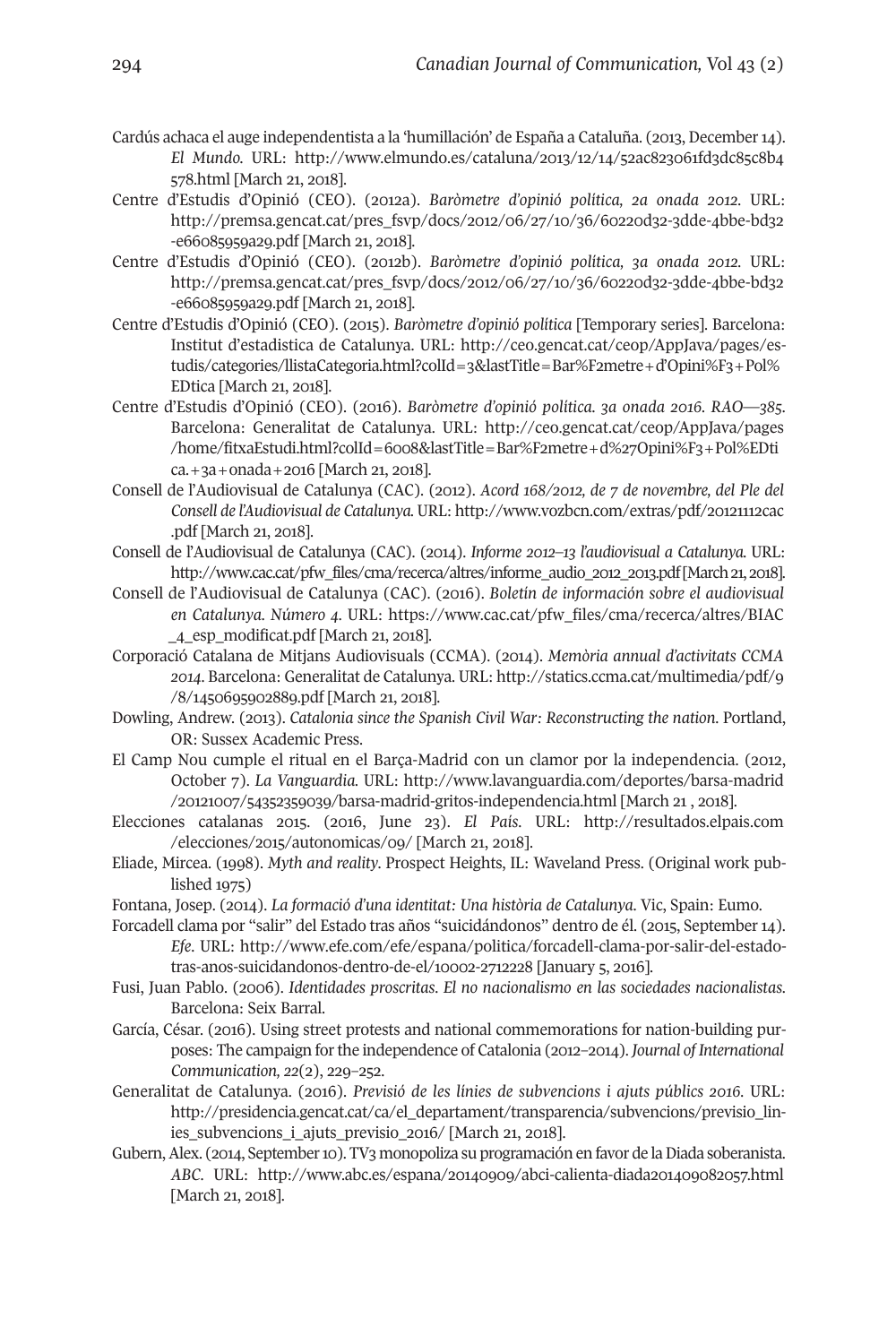- Hallahan, Kirk, Holtzhausen, Derina, van Ruler, Bette, Verčič, Dejan, & Sriramesh, Krisnamurthy. (2007). Defining strategic communications. *International Journal of Strategic Communication,1*(1), 3–35.
- Heath, Robert. (2000). A rhetorical perspective on the values of public relations: Crossroads and pathways toward concurrence. *Journal of Public Relations Research, 12*(1), 69–91.
- Hobsbawn, Eric. (1983). Introduction: Inventing traditions. In Eric Hobsbawn & Terence Ranger (Eds.), *The invention of tradition* (pp. 1–15). Cambridge, UK: Cambridge University Press.
- Hobsbawn, Eric. (1991). *Nations and nationalism since 1780: Programme, myth, reality.* Cambridge, UK: Cambridge University Press.
- Hobsbawn, Eric, & Ranger, Terence (Eds.). (1983). *The invention of tradition*. Cambridge, UK: Cambridge University Press.
- Institut d'Estadística de Catalunya (Idescat). (2012). *Encuesta de población activa. Tasa de paro Cataluña, 4 trimestre.* Barcelona, Spain. URL: [http://www.idescat.cat/treball/epa?tc=4&id](http://www.idescat.cat/treball/epa?tc=4&id=ic40&dt=20124&lang=es) [=ic40&dt=20124&lang=es](http://www.idescat.cat/treball/epa?tc=4&id=ic40&dt=20124&lang=es) [March 21, 2018].
- Juaristi, Jon. (1997). *El bucle melancólico*. Madrid: Espasa Calpe.
- Juaristi, Jon. (2000). *El bosque originario*. Madrid: Punto de Lectura.
- Juliá, Santos. (2015, August 29). Catalanismos: de la protección a la secesión. *El País*. URL: [http://](http://cultura.elpais.com/cultura/2015/08/27/babelia/1440676636_155219.html) [cultura.elpais.com/cultura/2015/08/27/babelia/1440676636\\_155219.html](http://cultura.elpais.com/cultura/2015/08/27/babelia/1440676636_155219.html) [March 21, 2018].
- Kamen, Henry. (2014). *España y Cataluña: Historia de una pasión*. Madrid: Esfera de los Libros.
- Kent, Michael. (2015). The power of storytelling in public relations: Introducing the 20 master plots. *Public Relations Review, 41*(4), 480–489.
- Mas,Artur, Romeva, Raul, Forcadell, Carmen, Casals, Muriel, Junqueras, Oriol, Llach, Lluis, Bel, Germá, & Forné, Josep Maria. (2015, September 7). To the Spanish. *El País*. URL: [http://elpais](http://elpais.com/elpais/2015/09/07/inenglish/1441638834_017628.html) [.com/elpais/2015/09/07/inenglish/1441638834\\_017628.html](http://elpais.com/elpais/2015/09/07/inenglish/1441638834_017628.html) [March 21, 2018].
- Mas reivindica las raíces milenarias de Cataluña en entrega Creus Sant Jordi. (2015, March 5). *La Vanguardia*.URL: [http://www.lavanguardia.com/vida/20150504/54431028928/mas-reivindica](http://www.lavanguardia.com/vida/20150504/54431028928/mas-reivindica-las-raices-milenarias-de-cataluna-en-entrega-creus-sant-jordi.html) [-las-raices-milenarias-de-cataluna-en-entrega-creus-sant-jordi.html](http://www.lavanguardia.com/vida/20150504/54431028928/mas-reivindica-las-raices-milenarias-de-cataluna-en-entrega-creus-sant-jordi.html) [March 21, 2018].
- Morris, Nancy. (2008). Transmitting identity: Radio in Barcelona. *International Journal of Communication, 2,* 543–560.
- Noguer, Miquel. (2013, September 12). El independentismo catalán exhibe su fuerza para acelerar la consulta. *El País*. URL: [http://ccaa.elpais.com/ccaa/2013/09/11/catalunya/1378887336](http://ccaa.elpais.com/ccaa/2013/09/11/catalunya/1378887336_005710.html) [\\_005710.html](http://ccaa.elpais.com/ccaa/2013/09/11/catalunya/1378887336_005710.html) [March 21, 2018].
- Noguer, Miquel, & Ríos, Pere. (2014, September 11). El soberanismo refuerza el pulso de Mas. *El País*. URL: [http://ccaa.elpais.com/ccaa/2014/09/11/catalunya/1410448185\\_312936.html](http://ccaa.elpais.com/ccaa/2014/09/11/catalunya/1410448185_312936.html) [March 21, 2018].
- Pamir, Peri. (1997). Nationalism, ethnicity and democracy: Contemporary manifestations. *International Journal of Peace Studies, 2*(2).
- Poliakov, Leon. (1986). *La causalité diabolique, II.* Paris: Calmann-Lévy.
- Redondo, Javier, & Martín, Sergio. (2015, November 13). *La noche en 24 horas*. Madrid: RTVE. URL: [http://www.rtve.es/alacarta/videos/la-noche-en-24-horas/borrell-cree-artur-mas](http://www.rtve.es/alacarta/videos/la-noche-en-24-horas/borrell-cree-artur-mas-conductor-se-quedado-sin-frenos/3359922/) [-conductor-se-quedado-sin-frenos/3359922/](http://www.rtve.es/alacarta/videos/la-noche-en-24-horas/borrell-cree-artur-mas-conductor-se-quedado-sin-frenos/3359922/) [March 21, 2018].
- Riera, Ignasi. (1998). *Los catalanes de Franco*. Barcelona: Plaza & Janés.
- Salmon, Christian. (2010). *Storytelling: Bewitching the modern mind* (David Macey, Trans.). London: Verso.
- Sánchez Piñol, Albert. (2013). *Victus*. Madrid: Alfaguara.
- Schopflin, George. (1997). The functions of myth and a taxonomy of myths. In George Schopflin & Geoffrey Hosking (Eds.), *Myths and nationhood* (pp. 19–36). New York, NY: Routledge.
- Segura, Cristian. (2016). Mas, en la dimensión ignota. *El País*. URL: [http://politica.elpais.com/politica](http://politica.elpais.com/politica/2015/12/29/actualidad/1451409613_908971.html) [/2015/12/29/actualidad/1451409613\\_908971.html](http://politica.elpais.com/politica/2015/12/29/actualidad/1451409613_908971.html) [March 21, 2018].
- Simmons, Annette. (2006). *The story factor: Inspiration, influence, and persuasión through the art of storytelling*. New York, NY: Basic Books.
- Smith, Anthony. (1981). *The ethnic revival in the modern world*. Cambridge, UK: Cambridge University Press.
- Smith, Anthony. (1986). *The ethnic origins of nations*. Oxford, UK: Basil Blackwell.
- Smith, Anthony. (1991). *National identity*. London: Penguin.
- Soldevila, Ferrán. (1962). *Historia de Catalunya*. Barcelona: Editorial Alpha.